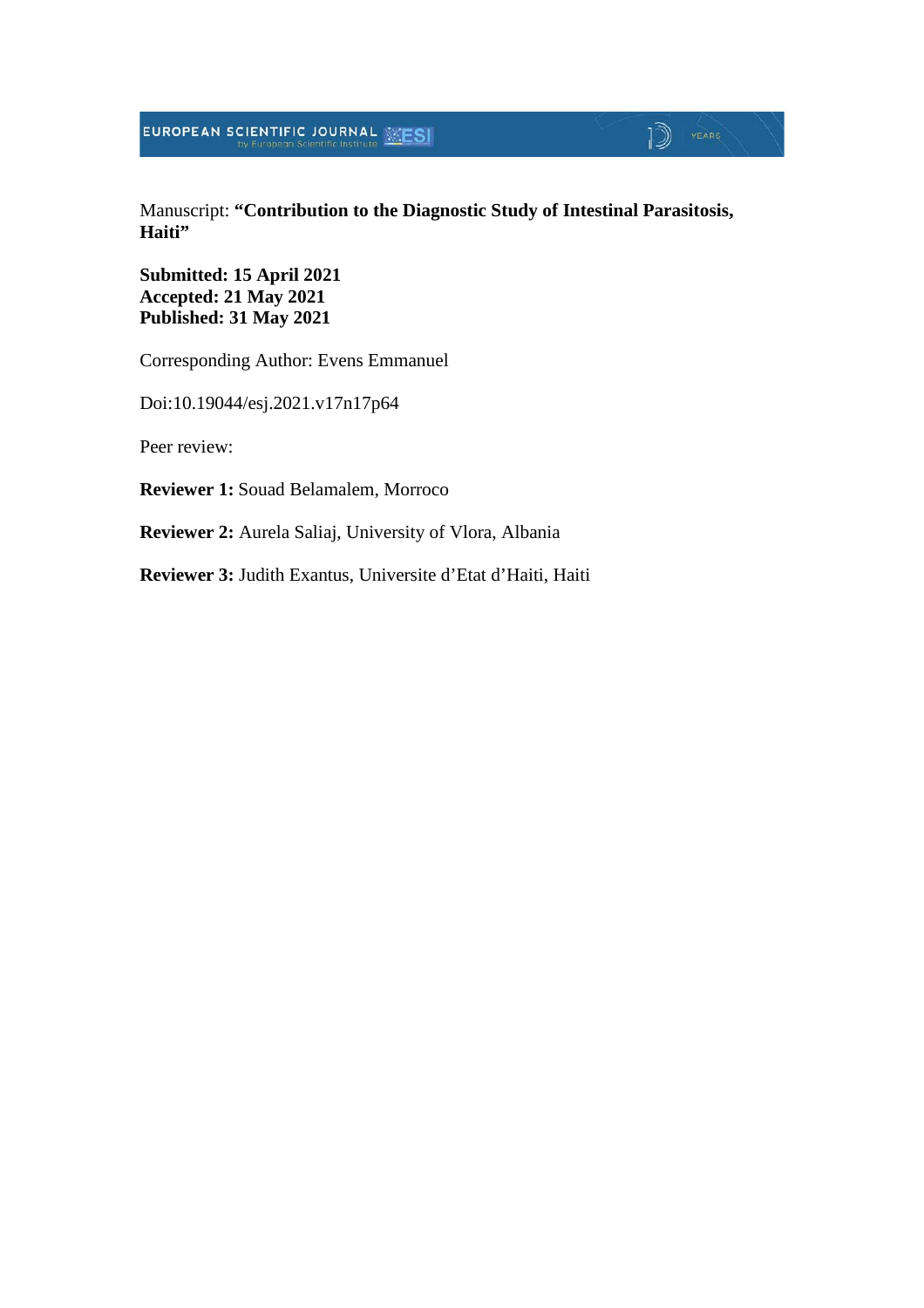# **ESJ** *Manuscript Evaluation Form 2020*

This form is designed to summarize the manuscript peer review that you have completed and to ensure that you have considered all appropriate criteria in your review. Your review should provide a clear statement, to the authors and editors, of the modifications necessary before the paper can be published or the specific reasons for rejection.

Please respond within the appointed time so that we can give the authors timely responses and feedback.

NOTE: ESJ promotes peer review procedure based on scientific validity and technical quality of the paper (not perceived the impact). You are also not required to do proofreading of the paper. It could be recommended as part of the revision. *ESJ editorial office would like to express its special gratitude for your time and efforts. Our editorial team is a substantial reason that stands ESJ out from the crowd!* 

| <b>Reviewer Name:</b>                                                                                      | Email:                                   |  |
|------------------------------------------------------------------------------------------------------------|------------------------------------------|--|
| University/Country:                                                                                        |                                          |  |
| Date Manuscript Received: 16/04/2021                                                                       | Date Review Report Submitted: 20/04/2021 |  |
| Manuscript Title: CONTRIBUTION TO THE DIAGNOSTIC STUDY OF INTESTINAL<br>PARASITOSIS, HAITI                 |                                          |  |
| ESJ Manuscript Number: 0483/21                                                                             |                                          |  |
| You agree your name is revealed to the author of the paper:<br>Yes                                         |                                          |  |
| You approve, your name as a reviewer of this paper, is available in the "review history" of the paper: Yes |                                          |  |
| You approve, this review report is available in the "review history" of the paper: Yes                     |                                          |  |

#### **Evaluation Criteria:**

**Please give each evaluation item a numeric rating on a 5-point scale, along with a thorough explanation for each point rating.**

| <i><b>Questions</b></i>                                                    | <b>Rating Result</b><br>[Poor] $1-5$<br>[Excellent] |
|----------------------------------------------------------------------------|-----------------------------------------------------|
| 1. The title is clear and it is adequate to the content of the<br>article. | 4                                                   |
| a little bit too long                                                      |                                                     |
| 2. The abstract clearly presents objects, methods and<br>results.          | 4                                                   |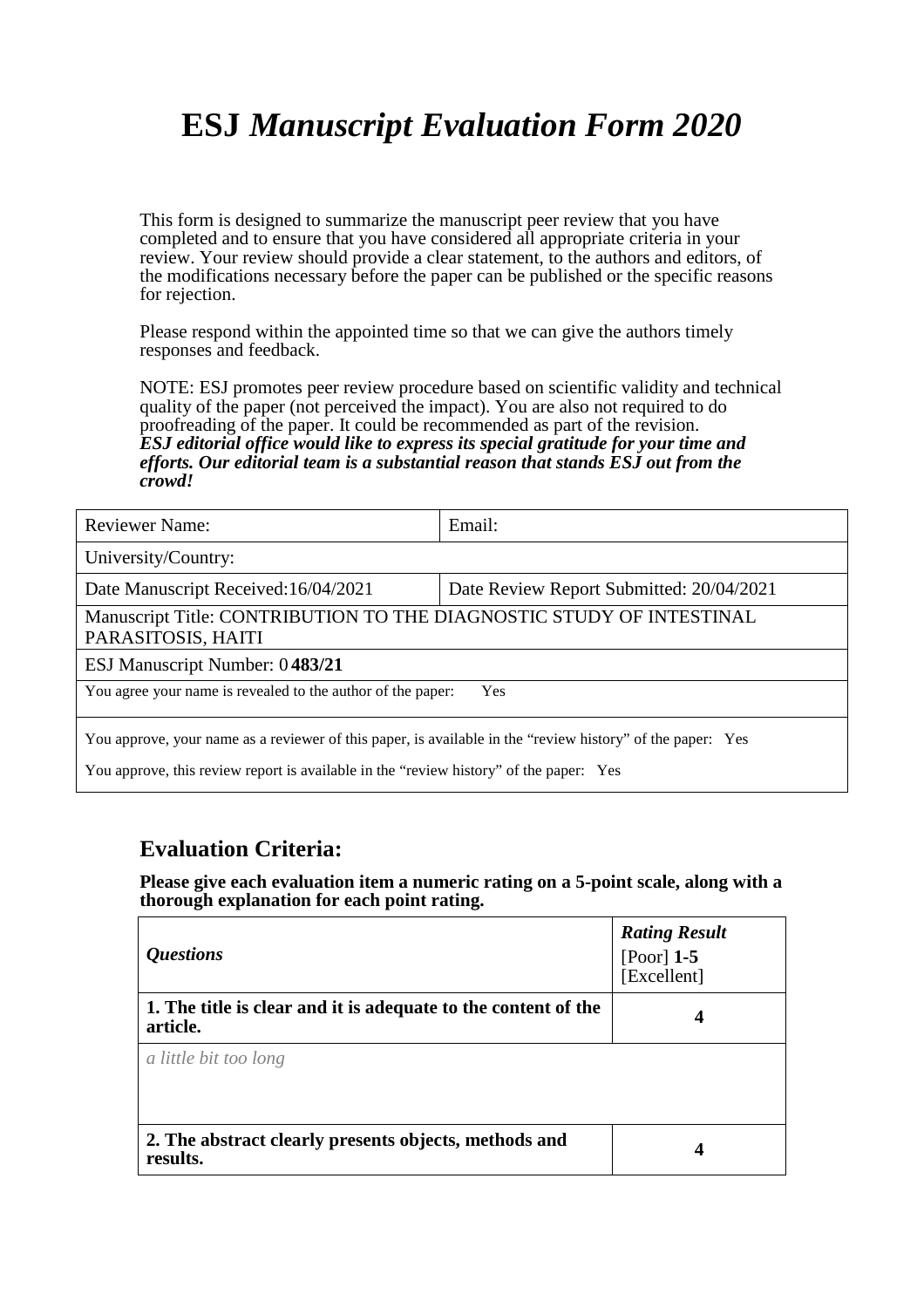| The abstract is brief, it usually presents the main parts of the article           |   |
|------------------------------------------------------------------------------------|---|
| 3. There are few grammatical errors and spelling<br>mistakes in this article.      | 5 |
| It's good                                                                          |   |
| 4. The study methods are explained clearly.                                        | 5 |
| The methodology of this work is clear; comprensive, it brings a lot of information |   |
| 5. The results are clear and do not contain errors.                                | 4 |
| it's clear                                                                         |   |
| 6. The conclusions or summary are accurate and<br>supported by the content.        | 2 |
| the conclusion is too long to reduce                                               |   |
| 7. The references are comprehensive and appropriate.                               | 5 |
|                                                                                    |   |

### **Comments and Suggestions to the Author(s):**

This manuscript is clear, rich in information, methodology well explained. It meets scientific standards so it will require subsequent publication in your journal after the corrections that I submitted you.

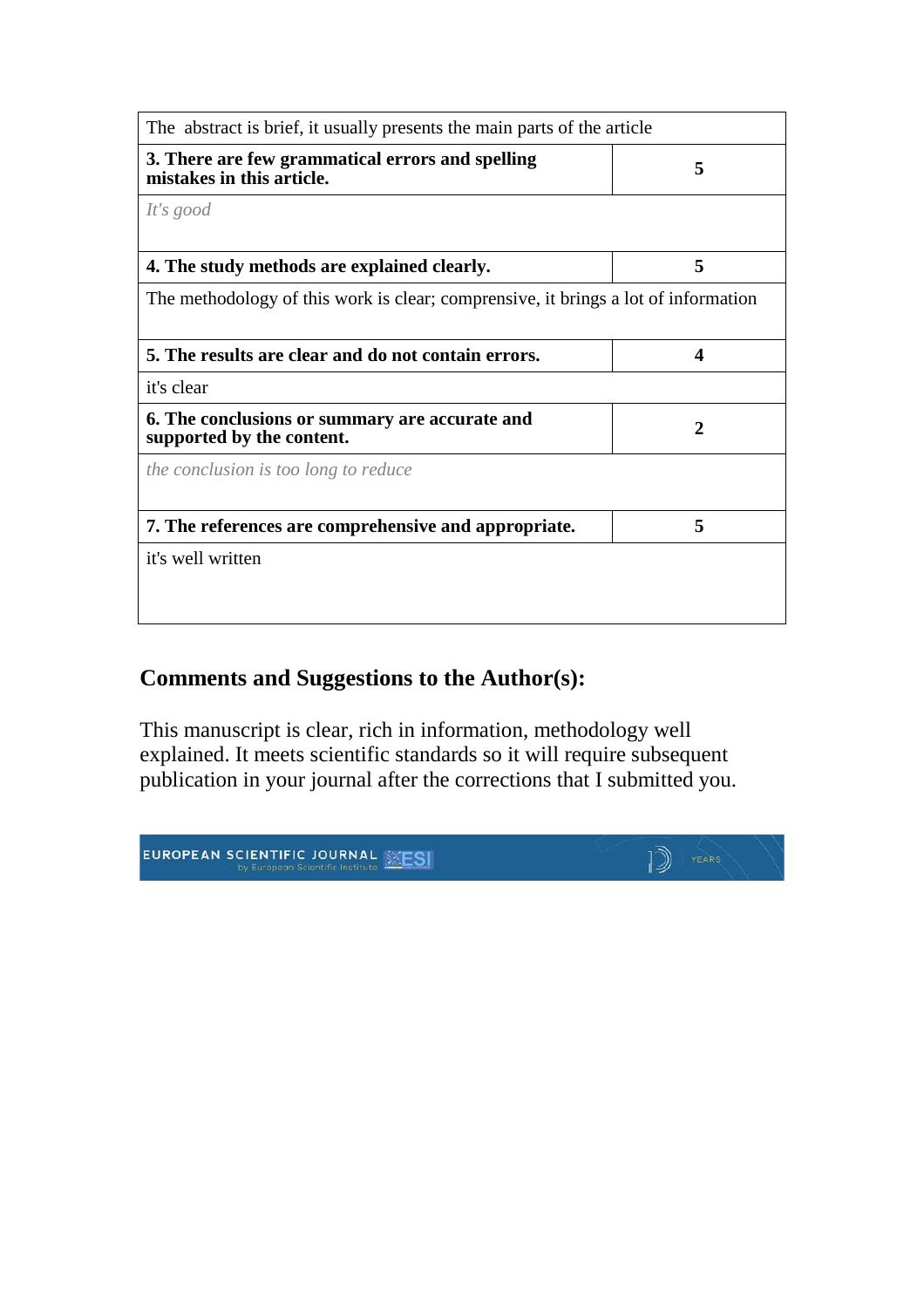# **ESJ** *Manuscript Evaluation Form 2021*

This form is designed to summarize the manuscript peer review that you have completed and to ensure that you have considered all appropriate criteria in your review. Your review should provide a clear statement, to the authors and editors, of the modifications necessary before the paper can be published or the specific reasons for rejection.

Please respond within the appointed time so that we can give the authors timely responses and feedback.

NOTE: ESJ promotes peer review procedure based on scientific validity and technical quality of the paper (not perceived the impact). You are also not required to do proofreading of the paper. It could be recommended as part of the revision. *ESJ editorial office would like to express its special gratitude for your time and efforts. Our editorial team is a substantial reason that stands ESJ out from the crowd!* 

Date Manuscript Received: **17-04-2021** Date Review Report Submitted: **22-04-2021**

Manuscript Title: **Contribution to the diagnostic study of intestinal parasitosis from January 2018-2019 at Fermathe hospital, Haiti.**

ESJ Manuscript Number: **83.04.2021.**

You agree your name is revealed to the author of the paper: Yes/**No**

You approve, your name as a reviewer of this paper, is available in the "review history" of the paper: **Yes**/No

You approve, this review report is available in the "review history" of the paper: **Yes**/No

#### **Evaluation Criteria:**

**Please give each evaluation item a numeric rating on a 5-point scale, along with a thorough explanation for each point rating.**

| <i><b>Questions</b></i>                                                                                                                                                                            | <b>Rating Result</b><br>[Poor] $1-5$<br>[Excellent] |
|----------------------------------------------------------------------------------------------------------------------------------------------------------------------------------------------------|-----------------------------------------------------|
| 1. The title is clear and it is adequate to the content of the<br>article.                                                                                                                         | 5                                                   |
| The title is clear and represents clearly the article's content.                                                                                                                                   |                                                     |
| 2. The abstract clearly presents objects, methods and<br>results.                                                                                                                                  | 4                                                   |
| The abstract contains the entire necessary elements, although there aren't divided<br>into sections. If the abstract were presented in divided section, it would have been<br>more comprehensible. |                                                     |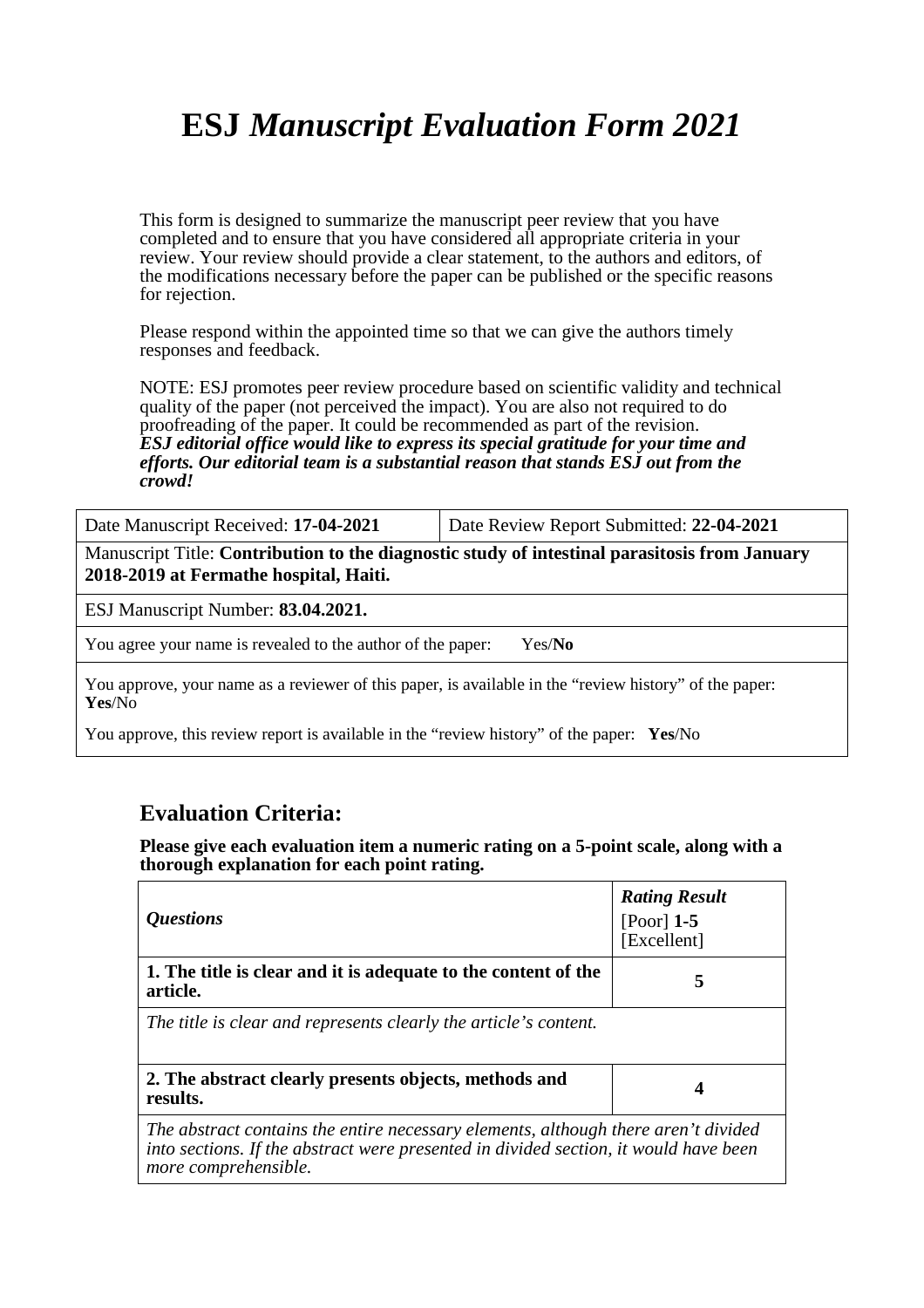| 3. There are few grammatical errors and spelling<br>mistakes in this article.                                                                                                                                                                                                                                                                 | 5                |
|-----------------------------------------------------------------------------------------------------------------------------------------------------------------------------------------------------------------------------------------------------------------------------------------------------------------------------------------------|------------------|
| I have not noticed grammatical errors.                                                                                                                                                                                                                                                                                                        |                  |
| 4. The study methods are explained clearly.                                                                                                                                                                                                                                                                                                   | 5                |
| The study population and methods are explained clearly and with sufficient details.<br>This is a cross-sectional study, conducted in more than 600 correctly evaluated<br>subjects. Data analysis is performed with accurate and up-to-date statistical<br>methods.                                                                           |                  |
| 5. The results are clear and do not contain errors.                                                                                                                                                                                                                                                                                           | 5                |
| The results' section is merged with the discussion's one, and I would prefer they<br>were divided. Anyway, the prevalence of parasitosis and their influencing factors<br>that could possibly impact it are described with details and proper statistical<br>analyses. These results are correctly compared with other studies in this field. |                  |
| 6. The conclusions or summary are accurate and<br>supported by the content.                                                                                                                                                                                                                                                                   | 5                |
| The conclusions are clear and accurate. The recommendations are evidence based<br>as well.                                                                                                                                                                                                                                                    |                  |
| 7. The references are comprehensive and appropriate.                                                                                                                                                                                                                                                                                          | $\boldsymbol{4}$ |
| The references are generally suitable: there are sufficient updated articles<br>mentioned in this section. It's only that the way they are formatted should be more<br>appropriate.                                                                                                                                                           |                  |

### **Overall Recommendation** (mark an X with your recommendation):

| Accepted, no revision needed               |  |
|--------------------------------------------|--|
| Accepted, minor revision needed            |  |
| Return for major revision and resubmission |  |
| Reject                                     |  |

### **Comments and Suggestions to the Author(s):**

You should present more proper formatted references. It's difficult to distinguish them from each-other.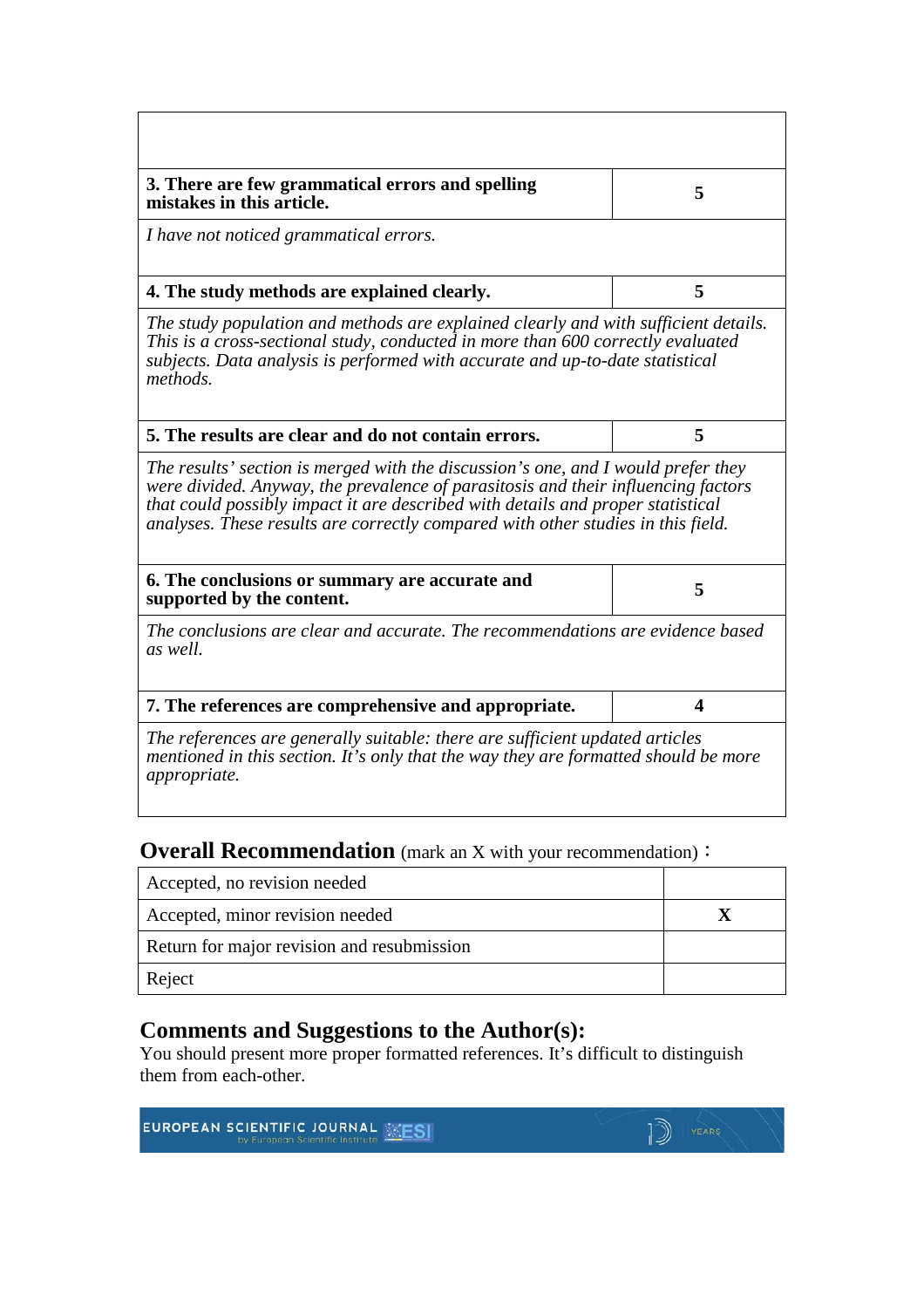## **ESJ** *Manuscript Evaluation Form 2020*

This form is designed to summarize the manuscript peer review that you have completed and to ensure that you have considered all appropriate criteria in your review. Your review should provide a clear statement, to the authors and editors, of the modifications necessary before the paper can be published or the specific reasons for rejection.

Please respond within the appointed time so that we can give the authors timely responses and feedback.

NOTE: ESJ promotes peer review procedure based on scientific validity and technical quality of the paper (not perceived the impact). You are also not required to do proofreading of the paper. It could be recommended as part of the revision. *ESJ editorial office would like to express its special gratitude for your time and efforts. Our editorial team is a substantial reason that stands ESJ out from the crowd!* 

| <b>Reviewer Name: Judith Exantus</b>                                                                                                   |                                        |
|----------------------------------------------------------------------------------------------------------------------------------------|----------------------------------------|
| University/Country: Universite d'Etat d'Haiti / Haiti                                                                                  |                                        |
| Date Manuscript Received: 04-22-2021                                                                                                   | Date Review Report Submitted: 5/3/2021 |
| Manuscript Title: CONTRIBUTION TO THE DIAGNOSTIC STUDY OF INTESTINAL<br>PARASITOSIS FROM JANUARY 2018-2019 AT FERMATHE HOSPITAL, HAITI |                                        |
| ESJ Manuscript Number: 0483/21                                                                                                         |                                        |
| You agree your name is revealed to the author of the paper:<br>Yes/No                                                                  |                                        |
| You approve, your name as a reviewer of this paper, is available in the "review history" of the paper: Yes/No                          |                                        |

You approve, this review report is available in the "review history" of the paper: **Yes**/No

#### **Evaluation Criteria:**

**Please give each evaluation item a numeric rating on a 5-point scale, along with a thorough explanation for each point rating.**

| <i><b>Questions</b></i>                                                    | <b>Rating Result</b><br>[Poor] $1-5$<br>[Excellent] |
|----------------------------------------------------------------------------|-----------------------------------------------------|
| 1. The title is clear and it is adequate to the content of the<br>article. |                                                     |
| (Please insert your comments)                                              |                                                     |
| I suggest to review the title regarding the period                         |                                                     |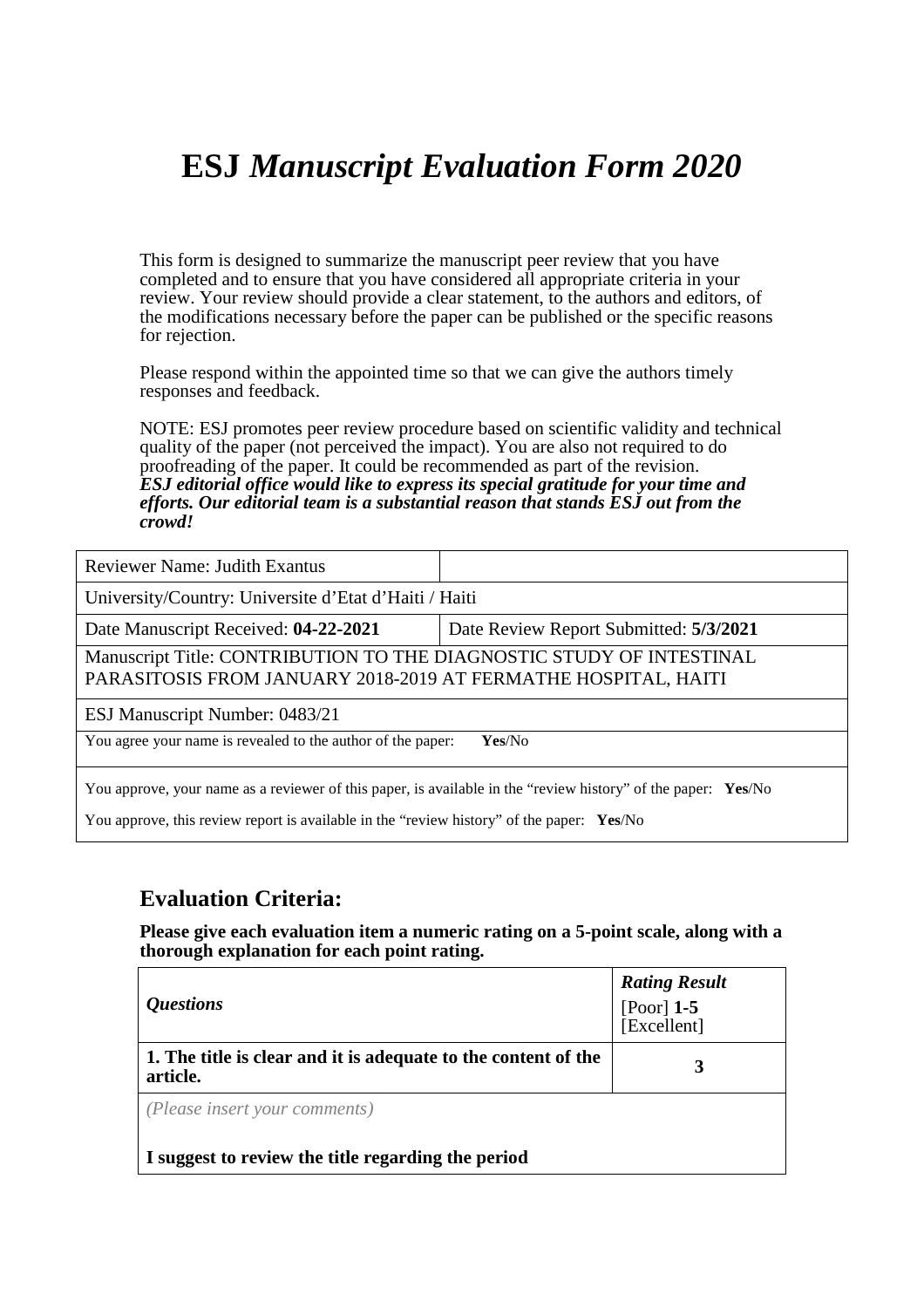| 2. The abstract clearly presents objects, methods and<br>results.                                                                                                                                                                                                                                                                                                   | 4 |  |
|---------------------------------------------------------------------------------------------------------------------------------------------------------------------------------------------------------------------------------------------------------------------------------------------------------------------------------------------------------------------|---|--|
| (Please insert your comments)<br>The abstract is written clearly and the different parts are found throughout the<br>abstract section                                                                                                                                                                                                                               |   |  |
| 3. There are few grammatical errors and spelling<br>mistakes in this article.                                                                                                                                                                                                                                                                                       | 4 |  |
| (Please insert your comments)                                                                                                                                                                                                                                                                                                                                       |   |  |
| Please review the third line of the second paragraph of the Methods (something<br>is missing).                                                                                                                                                                                                                                                                      |   |  |
| In the first line of the Results Discussion, please correct "The results related"<br>instead of "relate"                                                                                                                                                                                                                                                            |   |  |
| 4. The study methods are explained clearly.                                                                                                                                                                                                                                                                                                                         | 4 |  |
| (Please insert your comments)<br>The methods are well and clearly explained. A small thing to review is<br>mentioned in the 3 <sup>rd</sup> section (mistake). Please do not mention the N 207 in the<br><b>Methods</b>                                                                                                                                             |   |  |
| I think it will be more comprehenvive for the reader if you explain for example<br>what do you mean by Eau miracle                                                                                                                                                                                                                                                  |   |  |
| 5. The results are clear and do not contain errors.                                                                                                                                                                                                                                                                                                                 | 4 |  |
| (Please insert your comments)<br>Please review the third line of the first paragraph by removing the "or"<br>preceding percentage. You can simply put the value in parenthesis right after<br>the number 207.                                                                                                                                                       |   |  |
| Please give us the age interval.                                                                                                                                                                                                                                                                                                                                    |   |  |
| Please put "the" before  second is <i>Blastocystis hominis</i> (The most common<br>intestinal parasite is <i>Endolimax nana</i> (39.13%) and second is <i>Blastocystis</i><br><i>hominis</i> )                                                                                                                                                                      |   |  |
| I think it would be more easy for the reader to present 2 tables instead of the<br>table 1. Like Having a table for one parasite in the stools and the second for the<br>association of parasites. The fact of finding 2 or 3 parasites in the stools of the<br>same person should allow you to raise opinions also about the ability to<br>recognize them I think. |   |  |
| 6. The conclusions or summary are accurate and<br>supported by the content.                                                                                                                                                                                                                                                                                         | 4 |  |
| (Please insert your comments)                                                                                                                                                                                                                                                                                                                                       |   |  |
| Conclusion accurate and coherent to the document                                                                                                                                                                                                                                                                                                                    |   |  |
| 7. The references are comprehensive and appropriate.                                                                                                                                                                                                                                                                                                                |   |  |
| (Please insert your comments)                                                                                                                                                                                                                                                                                                                                       |   |  |
| Appropriate references and Many recent papers are referenced.                                                                                                                                                                                                                                                                                                       |   |  |

**Overall Recommendation** (mark an X with your recommendation):